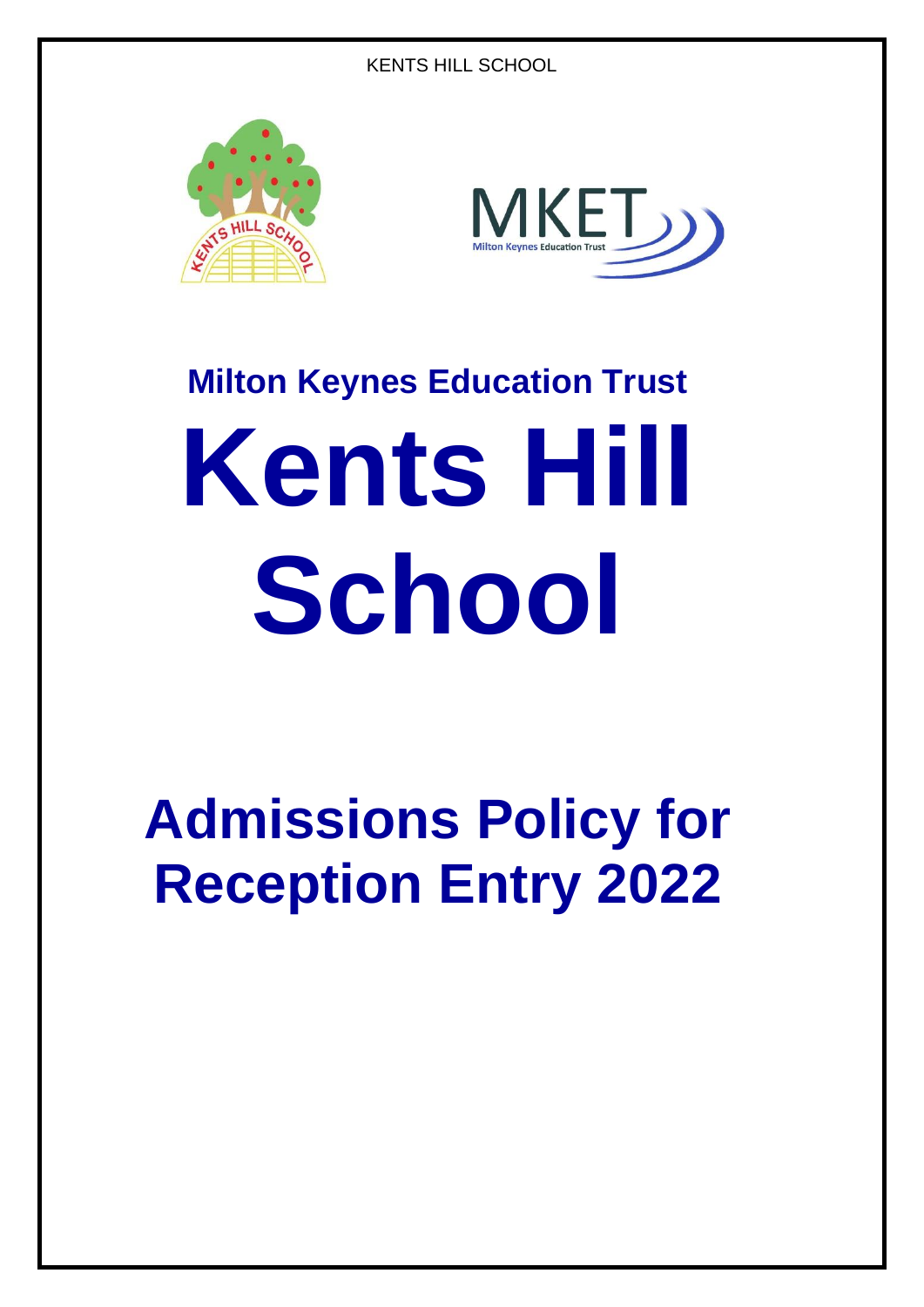# KENTS HILL SCHOOL

# **Admissions Policy**

# **TOMORROW'S SUCCESS BEGINS TODAY**

**Kents Hill School** aims to **enhance** and **enrich** the lives of children and young people by **enabling** them to make the most of outstanding learning opportunities within and beyond the curriculum; instilling an appreciation that there are **no limits** to what they can achieve and developing the attributes needed to successfully shape and respond to the future.

A clear moral framework will promote honesty, integrity, tolerance and respect as well as an appreciation of individual and collective responsibility.

In this way we will bring out **the very best** in our children.

This policy relates to Reception entry admissions to Kents Hill School for September 2022. These admissions are co-ordinated by Milton Keynes Local Authority. This document should be read in conjunction with the Milton Keynes Council publication "Admission to Primary Schools in Milton Keynes: Information for Parents and Carers".

Places are allocated in line with Kents Hill School's oversubscription criteria, taking into account the infant class size limit of 30 for pupils aged 5, 6 or 7 at Key Stage 1. The Local Authority will inform parents of their child's school placement on National Offer Day.

# **Admissions Criteria for pupils aged 4+**

The planned admission number (PAN) is 30 pupils.

All children born during the school year, i.e. between 1<sup>st</sup> September 2017 and 31<sup>st</sup> August 2018, will be admitted to school in September 2022. Prospective applicants should note that it is generally not Kents Hill School's policy to allocate a place for a child to a year above or below that of the child's chronological age.

If a place cannot be offered at Kents Hill School, parents will be informed of their right to an independent appeal.

# **Defined Area**

Kents Hill School's defined area for admissions is the area of Milton Keynes east of the Ouzel to Tongwell Street (V11) and between Standing Way (H8) and the north part of Walnut Tree. This area covers Kents Hill, Kents Hill Park, Walton, Walton Manor, Walton Park and part of Walnut Tree to the north of and including Walton Road, Hindhead Knoll and Fyfield Barrow.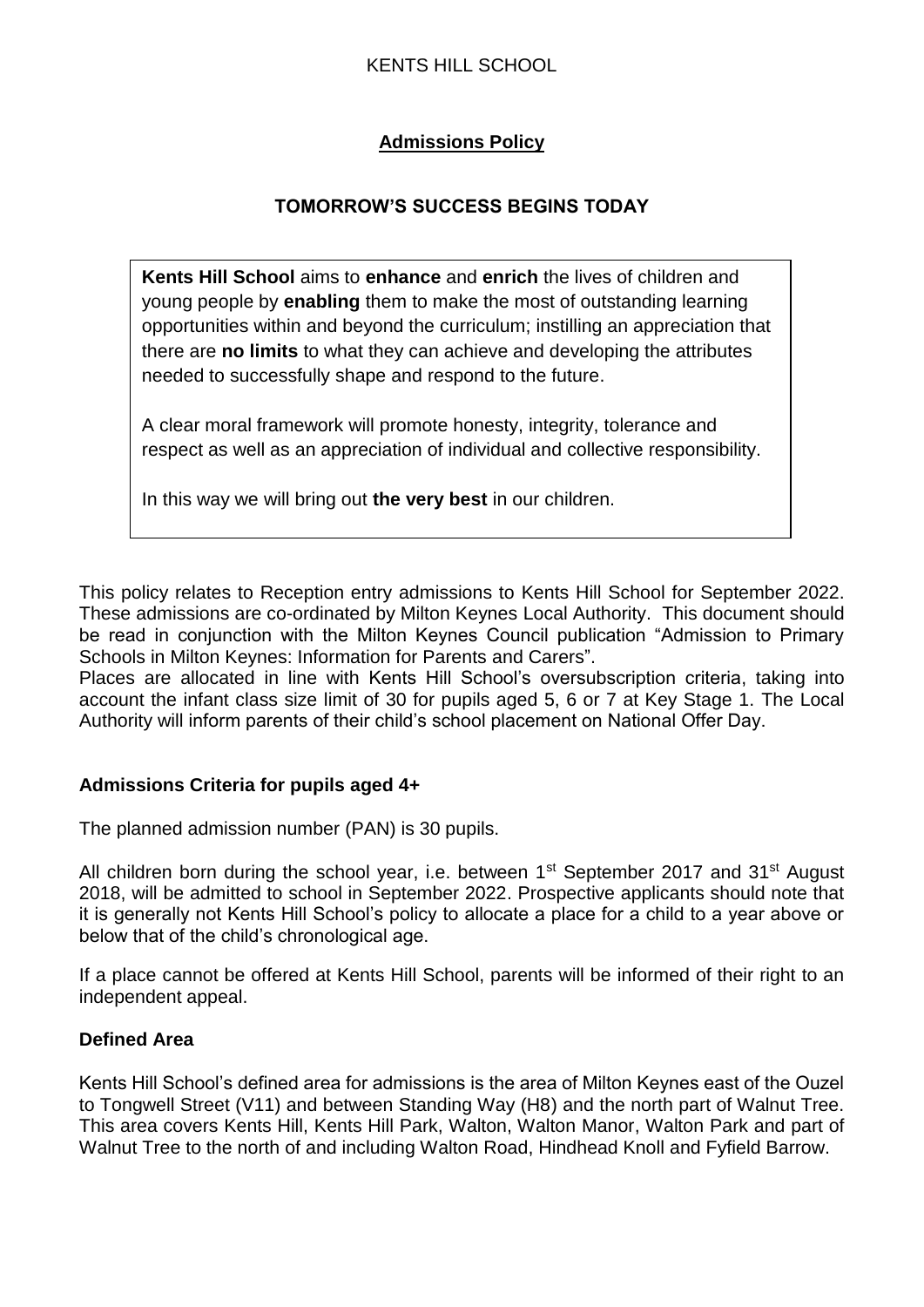# KENTS HILL SCHOOL



Children with a Statement of Special Educational Needs (SEN) or an Education, Health and Care plan (EHC) naming Kents Hill School will be given priority for admission within the normal admission round, in accordance with national regulations.

# **Oversubscription Criteria**

In the event of there being greater demand for admission than there are places available, places will be allocated in the following priority order:

- 1. Looked after or previously looked after children. A 'looked after child' is a child who is (a) in the care of a local authority, or (b) being provided with accommodation by a local authority in the exercise of their social services functions (see the definition in Section 22(1) of the Children Act 1989) at the time of making an application to a school. Previously looked after children are children who were looked after, but ceased to be so because they were adopted (or became subject to a child arrangements order or special guardianship order).
- 2. Children attending Kents Hill School Nursery who also live in the school's defined area.
- 3. Siblings of children attending schools within Milton Keynes Education Trust who also live in the school's defined area. Children who live in the defined area served by the school and have a sibling on roll at the time of admission. Parents may be required to provide proof of permanent residence in the defined area.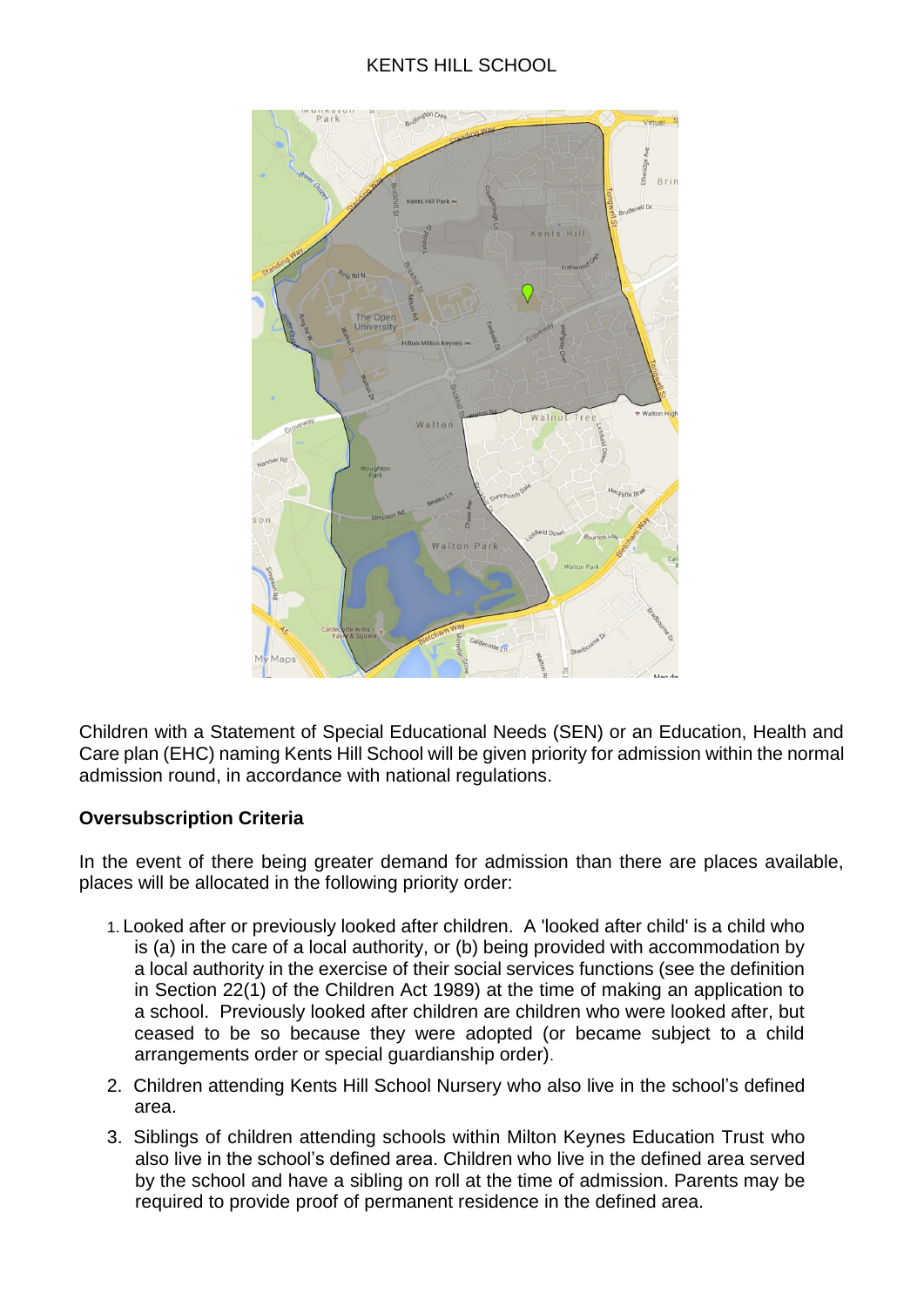Milton Keynes Education Trust schools are: Kents Hill School, Heronsgate School. Walton High School, New Chapter Primary School.

- 4. Children of staff employed by Milton Keynes Education Trust. Children of staff may only be given priority where the member of staff has been employed at the school for two or more years at the time at which the application to the school is made, and/or a member of staff is recruited to fill a vacant post for which there is a demonstrable skill shortage.
- 5. Children who live in the defined area served by the school. Parents may be required to provide proof of permanent residence in the defined area.
- 6. Children attending Kents Hill School Nursery who live outside the defined area.
- 7. Siblings of children attending schools within Milton Keynes Education Trust who live outside the defined area (see criterion 3).
- 8. Children who live outside the defined area.

In the event of over subscription following the application of the criteria above, places will be allocated according to the proximity of the child's home to the school. The shortest route between Kents Hill School and the normal home address is measured using a computerised geographical information system. Each house and school has a unique reference, as do all the redways and paths which are coded at any point of junction such as at an underpass or where it crosses with another path. This enables the program to calculate the distance from home to school. All measurements are calculated using the same system providing consistency for all applicants.

#### **Deferred entry**

In accordance with the requirements of the Admissions Code, if your child has been offered a place:-

- a) your child is entitled to a full-time place in the September following their fourth birthday;
- b) you can defer the date your child is admitted to the school until later in the school year but not beyond the point at which your child reaches compulsory school age and not beyond the beginning of the final term of the school year for which it was made; and
- c) if you wish, your child may attend part-time until later in the school year but not beyond the point at which your child reaches compulsory school age.

If this option is preferred, the Headteacher will wish to discuss the reasons with the parents to ensure that all of the implications are understood by parents and school.

# **Permanent Residence**

Permanent residence relates to the address where a parent receives child benefit for the child or where the child is registered with a GP. For situations where parents have shared responsibility for a child who lives part of the week with one parent and partly with another, the place would be offered in accordance with the main residence of the child during the week.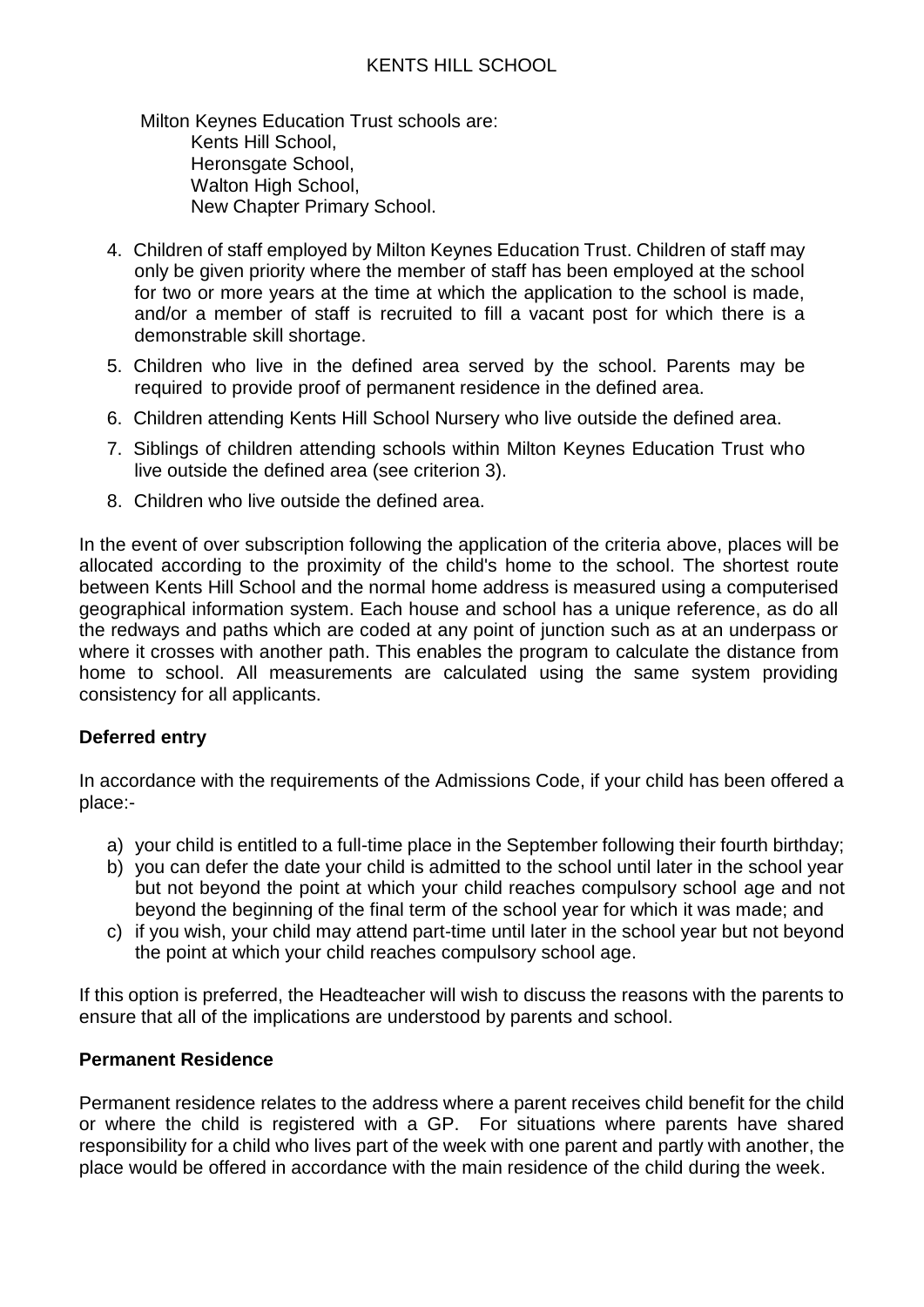# **Sibling**

A sibling is a brother or sister, which for admission purposes means brothers and sisters of whole or half blood or any other child (including an adopted child) who permanently resides at the same address and for whom the parent also has parental responsibility.

To be included as a sibling within the admissions rules the other child (sibling) should still expected to be in attendance when the applicant child joins the school. Siblings are always checked and it would be helpful if you indicated where the existing child has a different family name.

# **Multiple Births**

In cases where there is one remaining place available and the next child on the waiting list is one of a twin, triplet or other multiple birth group, both twins would be admitted (or all the siblings in the case of multiple births) even if this goes above the admission number for the school.

# **Fair Access Protocol**

Local Authorities are required to have Fair Access Protocols in order to make sure that unplaced, vulnerable children are offered a place at a suitable school as quickly as possible. The school will comply with the Milton Keynes Fair Access Protocol. This may mean admitting children above the PAN.

#### **Waiting List**

The Local Authority maintains a waiting list until 31<sup>st</sup> December. If it is not possible to offer a place at Kents Hill School during the autumn term, a parent may request have their child's name added to the school waiting list, which is held in partnership with governors. The list is organised in line with the admissions criteria. A waiting list will be maintained until the end of the academic year after which it will be cleared. If you would like your child to be placed on the waiting list for the following academic year please contact the school.

If places become available they will be allocated from the waiting list.

The waiting list is maintained in the order of the published criteria. This means that names can move down the list if, e.g. someone moves into the area and is higher placed under the admissions criteria.

# **Appeals**

The parents of any child refused a place at the school have a right to appeal to an independent appeal panel. Parents must submit their appeal in writing to the school within 20 school days from the date of notification (National Offer Day) that the application was unsuccessful. Appeals for September entry will be heard by July 2022. The appeals timetable is located on the school website. The decision of the independent appeal panel is binding on all parties.